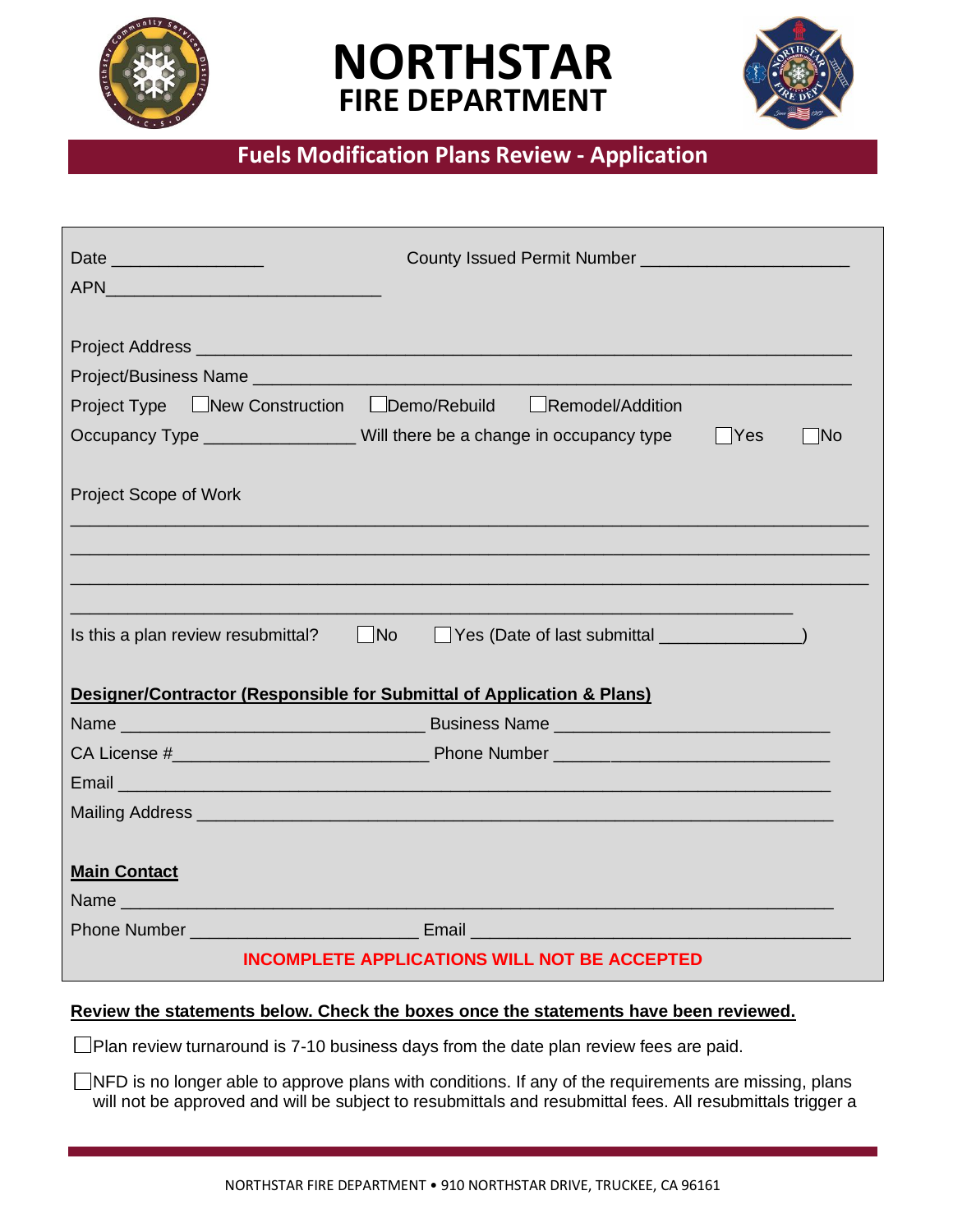new 7-10 business day turnaround.

Fuels Modification Plans must be submitted to Northstar Fire Department's Forester, Joe Barron, at jbarron@northstarcsd.org.

#### *Check the requirements to ensure all are met prior to submitting.*

 $\Box$  Fuel Modification or Landscaping Plans must first be submitted to a Homeowner's Association (i.e. Northstar Property Owners Association) for review/approval prior to submittal to the Northstar Fire Department. Proof of approval by the Homeowner's Association must be provided with the submittal to Northstar Fire Department.

Fuel Modification or Landscaping Plans must be submitted for all new construction, remodeling fifty percent or greater, construction of certain outbuildings and accessory structures over 120 square feet, parcel splits and subdivision/developments.

Fuel Modification Plans shall be approved prior to framing inspection.

 $\Box$  All applicable guidelines related to this project have been reviewed. (i.e. Fuels Modification Guidelines). Found here: https://www.northstarcsd.org/Resources.

All required *notes* have been placed verbatim on the construction plans. (Review Fuels Modification Guidelines to determine what notes may be required.)

Once the plans are reviewed/approved AND any cost recovery/mitigation fees have been paid, NFD will sign-off the workflow in Placer County's system and add any *fire* flags/holds/notes that will be required for project final. The approval of this review will allow for permit issuance from the county if their requirements have been met.

I hereby acknowledge that I have read the Fire District's requirements above for plan review. Furthermore, I acknowledge that if any of the requirements are not complied with, the plans/project will fail review and will be subject to resubmittals and resubmittal fees. By signing below, I am verifying that I have met the requirements for this submittal.

| Signature |  |
|-----------|--|
|           |  |

*Review this section below after plan review is complete.*

**For office use only:**

#### **Final fire inspections that will be required for this project:**

**L** Final Site Inspection Required for Certificate of Occupancy

To schedule any of these inspections, contact the Northstar Fire Department at (530) 562-1212 ext.2